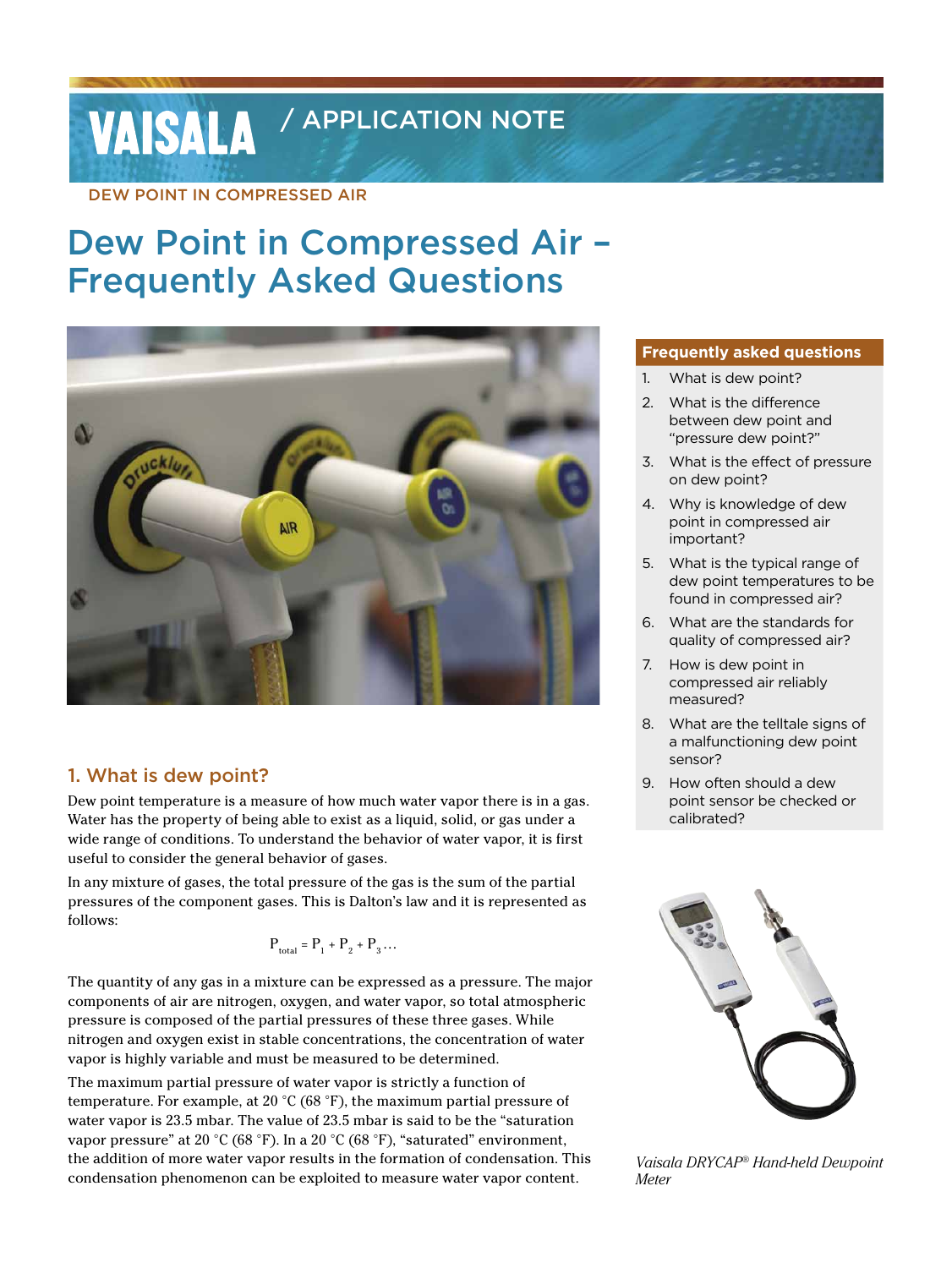Gas of unknown water vapor concentration is passed over a temperature-controlled surface. The surface is cooled until condensation forms. The temperature at which condensation forms is called the "dew point temperature." Because there is a unique correlation between temperature and saturation vapor pressure (remember, the maximum partial pressure of water vapor, also known as saturation vapor pressure, is strictly a function of temperature), measuring the dew point temperature of a gas is a direct measurement of the partial pressure of water vapor. Knowing the dew point temperature, the corresponding saturation vapor pressure can be calculated or looked up. The following table shows some values for temperature and the corresponding saturation vapor pressure:

| <b>Temperature</b><br>$\degree$ C ( $\degree$ F) | <b>Saturation vapor</b><br>pressure (mbar) |
|--------------------------------------------------|--------------------------------------------|
| 20 (68)                                          | 23.5                                       |
| 0(32)                                            | 6.1                                        |
| $-10(14)$                                        | 2.8                                        |
| $-20$ (-4)                                       | 1.3                                        |
| $-40(-40)$                                       | 0.2                                        |

#### 2. What is the difference between dew point and "pressure dew point?"

The term "pressure dew point" is encountered when measuring the dew point temperature of gases at pressures higher than atmospheric pressure. It refers to the dew point temperature of a gas under pressure. This is important because changing the pressure of a gas changes the dew point temperature of the gas.



*Instruments with graphical displays are useful for monitoring dew point over a longer period of time.*

### 3. What is the effect of pressure on dew point?

Increasing the pressure of a gas increases the dew point temperature of the gas. Consider an example of air at atmospheric pressure of 1013.3 mbar with a dew point temperature of -10 °C (14 °F). From the table above, the partial pressure of water vapor (designated by the symbol "e") is 2.8 mbar. If this air is compressed and the total pressure is doubled to 2026.6 mbar, then according to Dalton's law, the partial pressure of water vapor, e, is also doubled to the value of 5.6 mbar. The dew point temperature corresponding to 5.6 mbar is approximately -1 °C (30 °F), so it is clear that increasing the pressure of the air has also increased the dew point temperature of the air. Conversely, expanding a compressed gas to atmospheric pressure decreases the partial pressures of all of the component gases, including water vapor, and therefore decreases the dew point temperature of the gas. The relationship of total pressure to the partial pressure of water vapor, e, can be expressed as follows:

$$
\mathbf{P}_1/\mathbf{P}_2 = \mathbf{e}_1/\mathbf{e}_2
$$

By converting dew point temperature to the corresponding saturation vapor pressure, it is easy to calculate the effect of changing total pressure on the saturation vapor pressure. The new saturation vapor pressure value can then be converted back to the corresponding dew point temperature. These calculations can be done manually using tables, or performed by various kinds of software.



*A variety of sample cell hardware, including quick disconnects, cooling coil and welded compression fitting, makes it easy to install a dew point sensor in any process.*

#### 4. Why is knowledge of dew point in compressed air important?

The importance of dew point temperature in compressed air depends on the intended use of the air. In many cases dew point is not critical (portable compressors for pneumatic tools, gas station tire filling systems, etc.). In some cases, dew point is important only because the pipes that carry the air are exposed to freezing temperatures, where a high dew point could result in freezing and blockage of the pipes. In many modern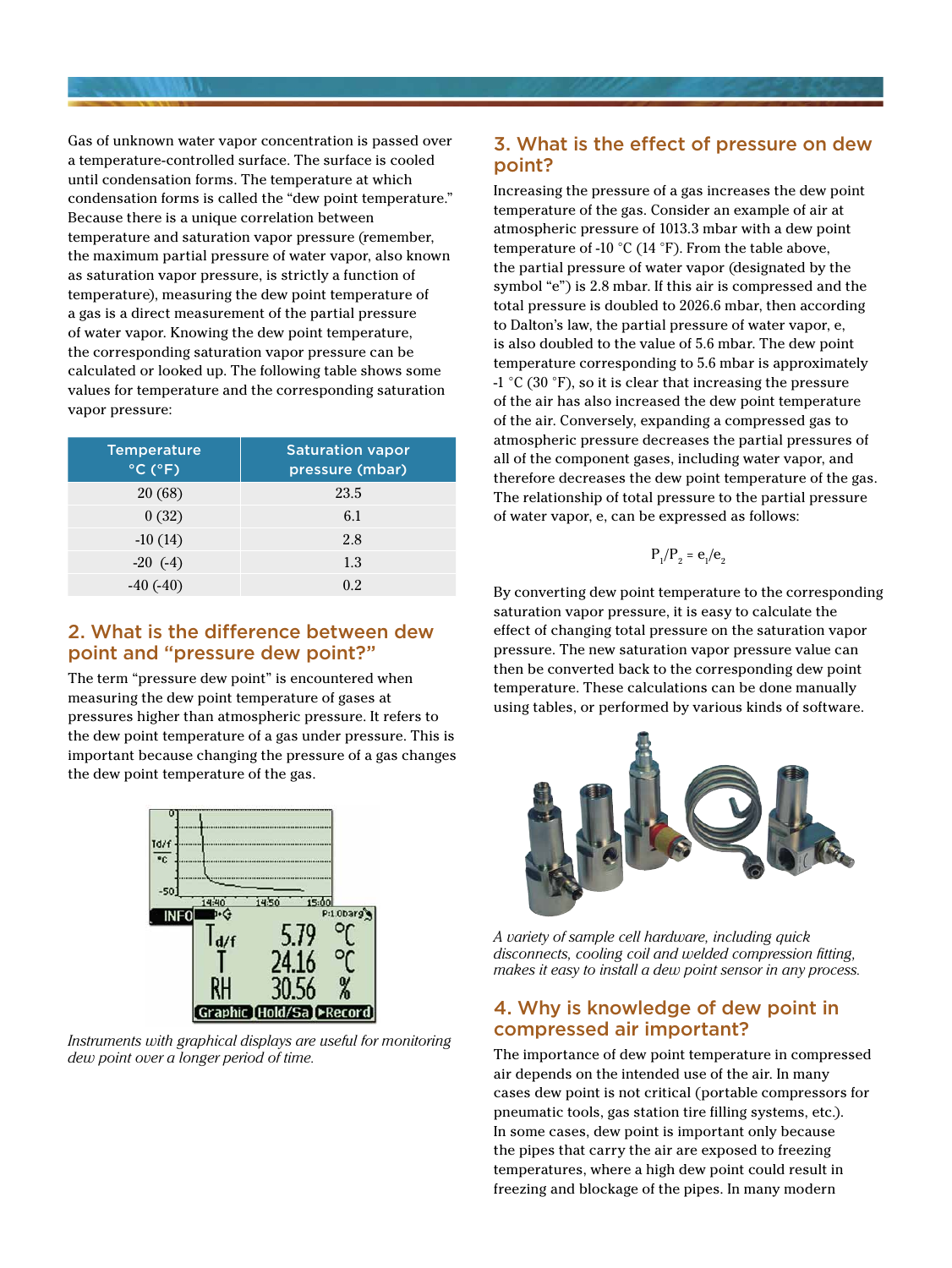factories, compressed air is used to operate a variety of equipment, some of which may malfunction if condensation forms on internal parts. Certain water sensitive processes (e.g. paint spraying) that require compressed air may have specific dryness specifications. Finally, medical and pharmaceutical processes may treat water vapor and other gases as contaminants, requiring a very high level of purity.

#### 5. What is the typical range of dew point temperatures to be found in compressed air?

Dew point temperatures in compressed air range from ambient down to -80 °C (-112 °F), sometimes lower in special cases. Compressor systems without air drying capability tend to produce compressed air that is saturated at ambient temperature. Systems with refrigerant dryers pass the compressed air through some sort of cooled heat exchanger, causing water to condense out of the air stream. These systems typically produce air with a dew point no lower than 5 °C (41°F). Desiccant drying systems absorb water vapor from the air stream and can produce air with a dew point of -40 °C (-40 °F) and drier if required.

#### 6. What are the standards for the quality of compressed air?

ISO8573.1 is an international standard that specifies the quality of compressed air. The standard defines limits for three categories of air quality:

- • Maximum particle size for any remaining particles
- Maximum allowable dew point temperature
- Maximum remaining oil content

Each category is given a quality class number between 1 and 6 according to the reference values shown in the table below. As an example, a system that conforms to ISO8573.1 and is rated for class 1.1.1 will provide air with a dew point no higher than -70 °C (-94 °F). All remaining particles in the air will be 0.1 µm or smaller, and the maximum oil content will be 0.01 mg/m3. There are other standards for compressed air quality, such as ANSI/ISA- 7.0.01-1996 for instrument air.

#### ANSI/ISA-7.0.01-1996 for instrument air.

| <b>Quality</b><br><b>Class</b> | <b>Particle</b><br><b>Size</b><br>$(\mu m)$ | <b>Dew</b><br>point<br>$\circ$ C | <b>Dew</b><br>point<br>$\circ$ F | Oil<br>Content<br>$\overline{(mg/m^3)}$ |
|--------------------------------|---------------------------------------------|----------------------------------|----------------------------------|-----------------------------------------|
| 1                              | 0.1                                         | $-70$                            | -94                              | 0.01                                    |
| $\mathfrak{D}$                 | 1                                           | $-40$                            | $-40$                            | 0.1                                     |
| 3                              | 5                                           | $-20$                            | $-4$                             | 1                                       |
| $\overline{4}$                 | 15                                          | 3                                | 37                               | 5                                       |
| 5                              | 40                                          | 7                                | 45                               | 25                                      |
| 6                              |                                             | 10                               | 50                               |                                         |

#### 7. How is dew point in compressed air reliably measured?

Some principles of dew point measurement apply to all types of instruments, regardless of manufacturer:

- Select an instrument with the correct measuring range: Some instruments are suitable for measuring high dew points, but not low dew points. Similarly, some instruments are suitable for very low dew points but are compromised when exposed to high dew points.
- Understand the pressure characteristics of the dew point instrument: Some instruments are not suitable for use at process pressure. They can be installed to measure compressed air after it is expanded to atmospheric pressure, but the measured dew point value will have to be corrected if pressure dew point is the desired measurement parameter.
- Install the sensor correctly: Follow instructions from the manufacturer. Do not install dew point sensors at the end of stubs or other "dead end" pieces of pipe where there is no airflow.

Vaisala manufactures a family of instruments that are ideal for measuring dew point temperature in compressed air. DRYCAP® sensor technology provides fast dew point measurements from ambient temperature down to -80 °C (-112 °F) with an accuracy of  $\pm 2$  °C ( $\pm 3.6$  °F) over the entire range. In addition to the general principles given above, consider the following when selecting and installing a Vaisala dew point instrument:

- A. The best installation for a dew point sensor isolates the sensor from the compressed air line. This is accomplished by installing the sensor in a "sample cell" and connecting the cell to a "T" in the compressed air line at the point of interest. A small amount of compressed air is then bled past the sensor. The cell should be made of stainless steel and connected to the "T" with tubing  $(1/4"$  or 6 mm). It is useful to install an isolation valve between the cell and the air line. This enables easy installation and removal of the sensor.
- B. A flow-regulating device is necessary to control to airflow past the sensor. The desired flow rate is only 1 slpm (2 scfh). The regulating device can be a leak screw or a valve. To measure pressure dew point, the regulating device is installed downstream of the sensor, so that when the isolation valve is opened, the sensor is at the process pressure. To measure dew point at atmospheric pressure, the regulating device should be installed upstream of the dew point sensor.
- C. Do not exceed the recommended flow rate. When measuring pressure dew point, an excessive flow rate will create a local pressure drop at the sensor. Because dew point temperature is pressure sensitive, this will create an error in the measurement.